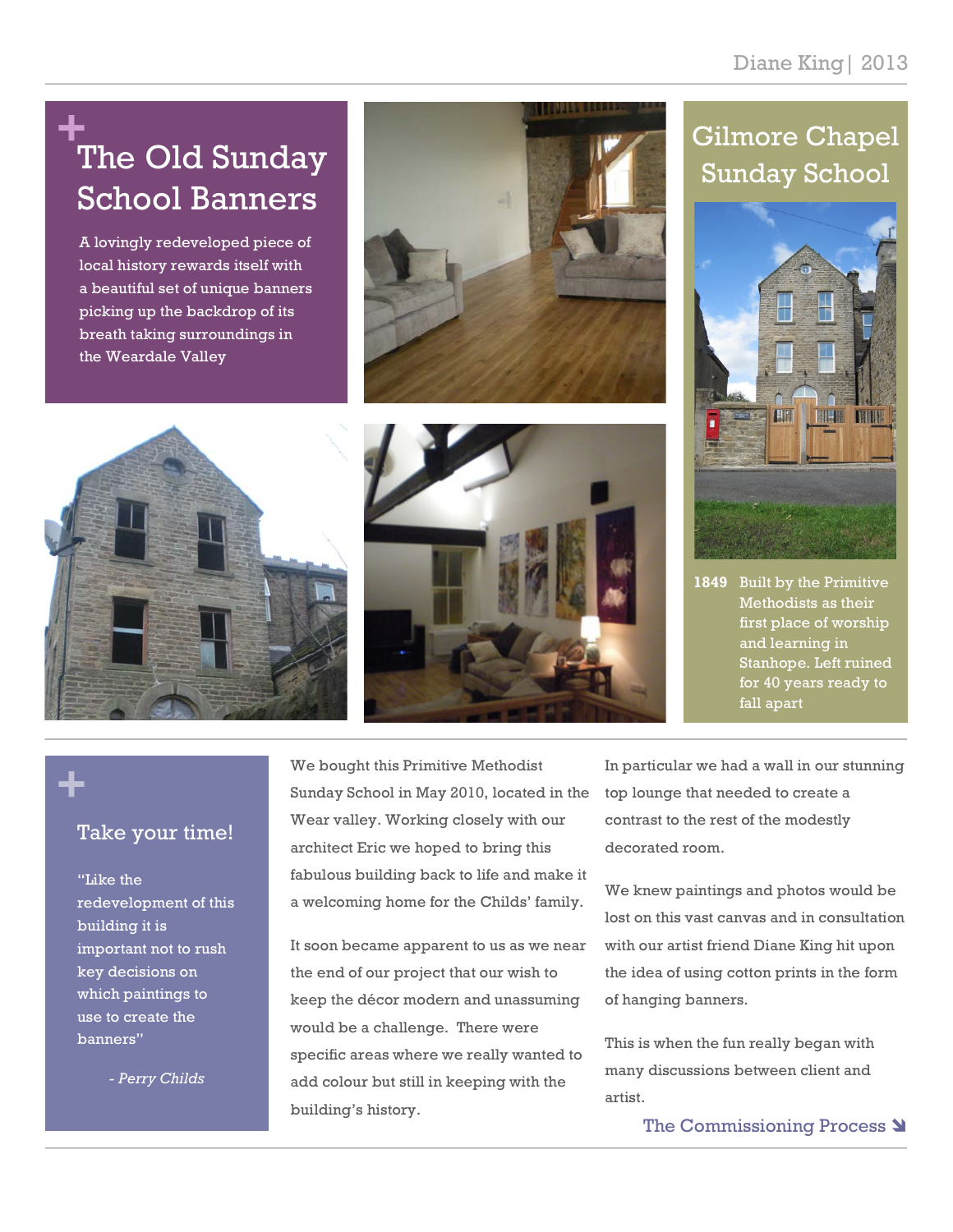# The Commissioning Process **+**

As a fine artist I am always working to develop skills. Presently I am exploring textiles in practice and digital print.

Perry approached me while he attended one of my watercolour holidays in Greece to commission some paintings for his recently redeveloped Sunday School in Stanhope.

When he mentioned he had a fantastic wall space in his lounge that he wanted to use to frame some very large paintings – but wasn't sure if his budget would stretch to such large commissions.

I suggested using extracts from the paintings I was about to paint for him based around the Weardale area.

### Step 1

It is very important to visit the space and advise as to painting and hanging arrangements.

At any onetime I have a series of acrylics, watercolour and mixed media paintings which my clients can view on my website so they are able to articulate their preferences – It is a great way to kick-start the process and everybody can join in.

Based on my client's feedback and



preferences I begin the process by either painting the commissioned watercolour or acrylic, or clients may select pieces from my web site to base the textile piece on. Thus ensuring the work is an original painting by myself.

#### Step 2

The challenge of creating the textile banners is not to replicate the whole painting but to take a carefully selected slice/section of the painting that will work to the size the client requires for their wall surface.

This is achieved by spending long hours in front of the PC screen with Adobe Photoshop working with the

http://www. djkingwatercolours .co.uk

### Absolutely **Original**

The **Opportunity** 

### Challenging

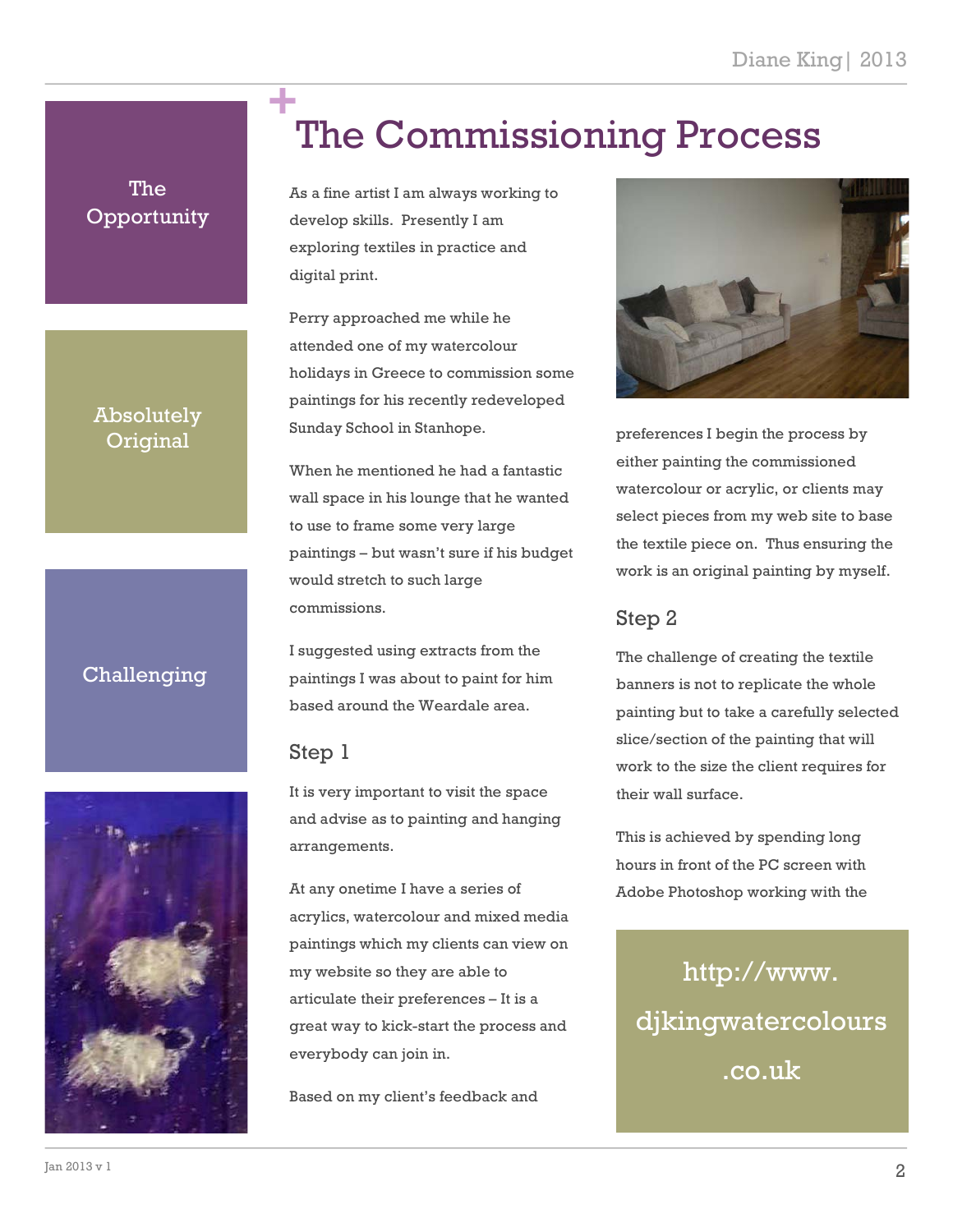textile printing specialists to create the right balanced abstractions.

#### **Meticulous**



Step 3

The choice of the material on which the banner will be printed can vary depending on finish and budget. The textile ground for printing I have used and have examples are canvas, poplin (strong plain weave fabric), silk and wool.



A series of test print samples are critical to ensure correct colour tones, correct printing system and dyes produce the colours as vibrant as the originals.

#### Step 4

Working side by side with the print technicians we convert the digital image to a format that will be suitable for textile printing. We then print to size using the highly specialized inks and grounds.



#### Step 5

Once printed the print is framed with stitching matched with the dominant colour from the banner to secure the edges and provide a space at the top of the banner for hanging. I fully inspect the printing for any defects and sign as an original piece of art.

![](_page_2_Picture_13.jpeg)

#### Step 6

I personally deliver the finished works of art and advise on the various hanging options to ensure the finished pieces are shown to their full affect.

I am happy to negotiate commissions which include both the original painting and textile piece or simply the large textile wall hanging designed from my work.

The Artist and her work  $\triangleleft$ 

### Stunning Art